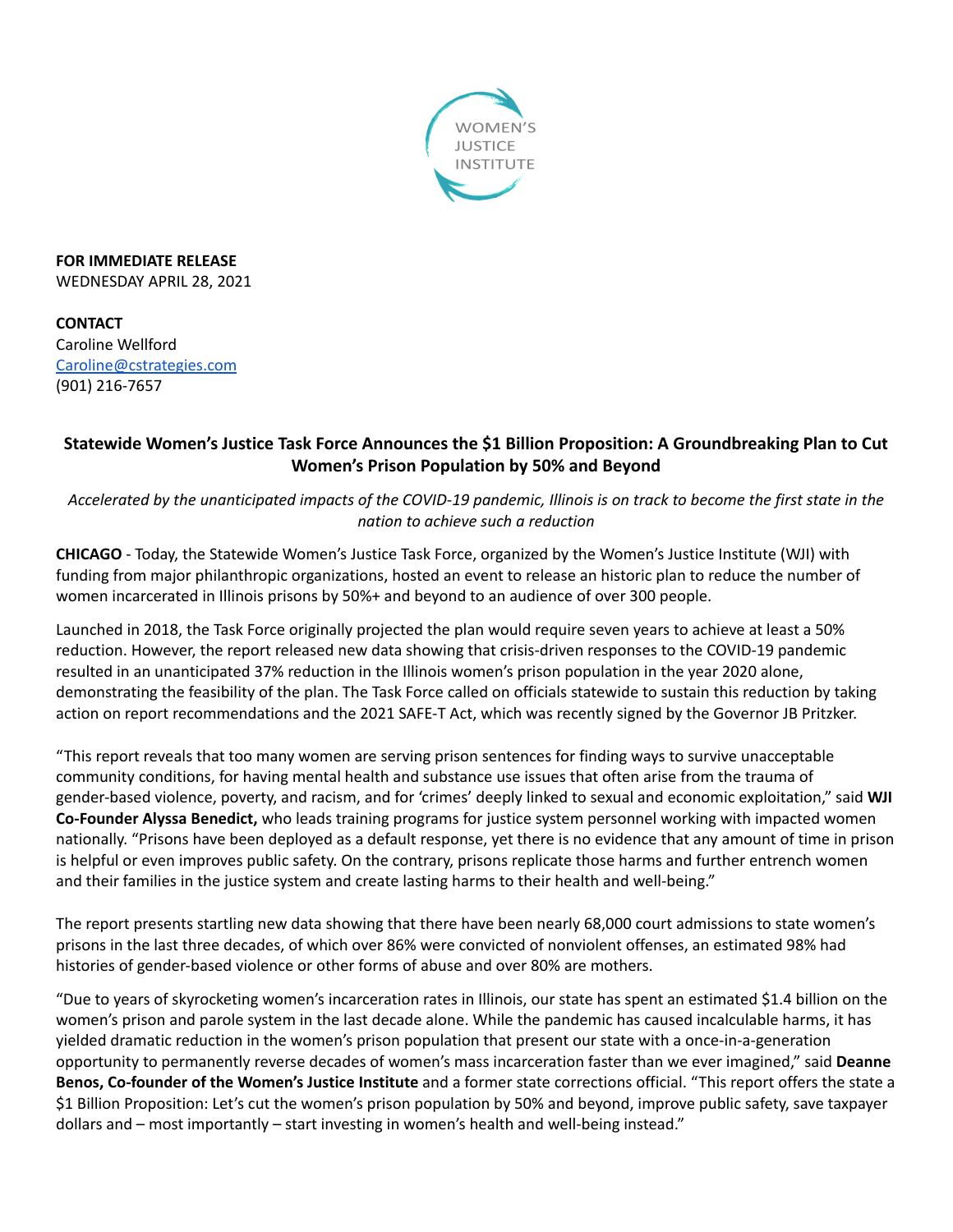The report details how prison disciplinary policies disproportionately impact women and a lack of access to credit-earning programs are keeping women in prison longer. For example, the report presents new data showing that access to Program Sentence Credits (PSC) programs in women's prisons, which allow them to reduce their prison time, declined from 45% in 2011 to 24% in 2018; and that women are receiving more than double the average number of disciplinary tickets in prison than men – a practice that often prohibits them from participating in needed treatment and education programs or visiting with children and family.

Elevated by the lived experience of formerly incarcerated women, the entirely woman-led Task Force engaged over 500 women statewide, including currently and formerly incarcerated women, officials from the Illinois Department of Corrections, national experts and teams from jails, prisons, courts, probation/parole, academia, social services and downstate counties most impacted by rising rates of female incarceration.

"For far too long formerly incarcerated women have been invisible in the criminal justice reform dialogue, when we should be at the forefront. This report truly centers on our voices and provides a platform for us to redefine the narrative on what justice truly means for women before, during and after incarceration," said **Colette Payne, Co-Chair of the Statewide Women's Justice Task Force,** who was incarcerated five times related to addiction, starting at age 14.

The report also published the results of extensive interviews with over 100 currently and formerly incarcerated women statewide, and provided extensive data detailing deeply concerning women's prison conditions linked to the failed conversion of Logan Correctional Center into a women's facility in 2013. The highly criticized conversion was made to save resources, yet ultimately saddled future administrations with an increasingly costly facility that continues to fall into disrepair and face staffing challenges. The report provides detailed accounts of how these chronic conditions worsened as a result of the pandemic, even as the overall prison population declined, as well as unique challenges faced by justice-involved pregnant women, mothers and their children before, during and after incarceration.

"In the conversation about criminal justice, we must carve out specific space for women, both in the reforms we propose, and by letting those with lived experience lead," **said Illinois First Lady MK Pritzker,** who was a featured speaker at the event. "This report will play an essential role in our work to re-shape our restorative system, and I offer my appreciation and admiration to all the Task Force members for their commitment to a truly just Illinois."

The Task Force's plan calls for the state to leverage public-private partnerships in order to launch an historic Women's Justice Reinvestment Strategy (W-JRI) that includes investments into prevention, diversion, recidivism reduction, prison disciplinary policy changes, and alternatives to incarceration.

"For decades our systems have overlooked the impact of our criminal justice system on women, and women of color continue to be disproportionately impacted and re-traumatized by these deeply concerning prison conditions," said **State Representative Camille Lilly**, D-Chicago, Chair, Illinois House Democratic Women's Caucus. "We can and must do better for them, which is why the Illinois House Democratic Women's Caucus members will launch a series of subject matter hearings to explore ways the SAFE-T Act and other solutions from this report, such as justice reinvestment, can be leveraged to transform justice for women."

The report findings were also informed by the launch of two new WJI assessment tools to help counties address the challenges facing women throughout the justice continuum, including policing, courts, jails and probation. Demonstrations were conducted in McLean County under the leadership of the Task Force's Central Region Co-Chair Judge Rebecca Foley, McLean County Circuit Court, and Southern Region Co-Chair Presiding Judge Jo Beth Weber, Jefferson County Court. Data shows that women's prison admissions are down statewide, but 43 counties primarily throughout rural communities, had increases believed to be linked to the resurgence of the meth epidemic.

"I was honored to serve as the Southern Region Chair of the Task Force and to be part of the historic effort to help identify solutions to the recent rise in women's justice involvement. The resurgence of the methamphetamine epidemic, along with addiction to alcohol and other illicit drugs throughout Southern Illinois, has devastated far too many families. The challenge for our court system is that we have limited access to alternatives and to the